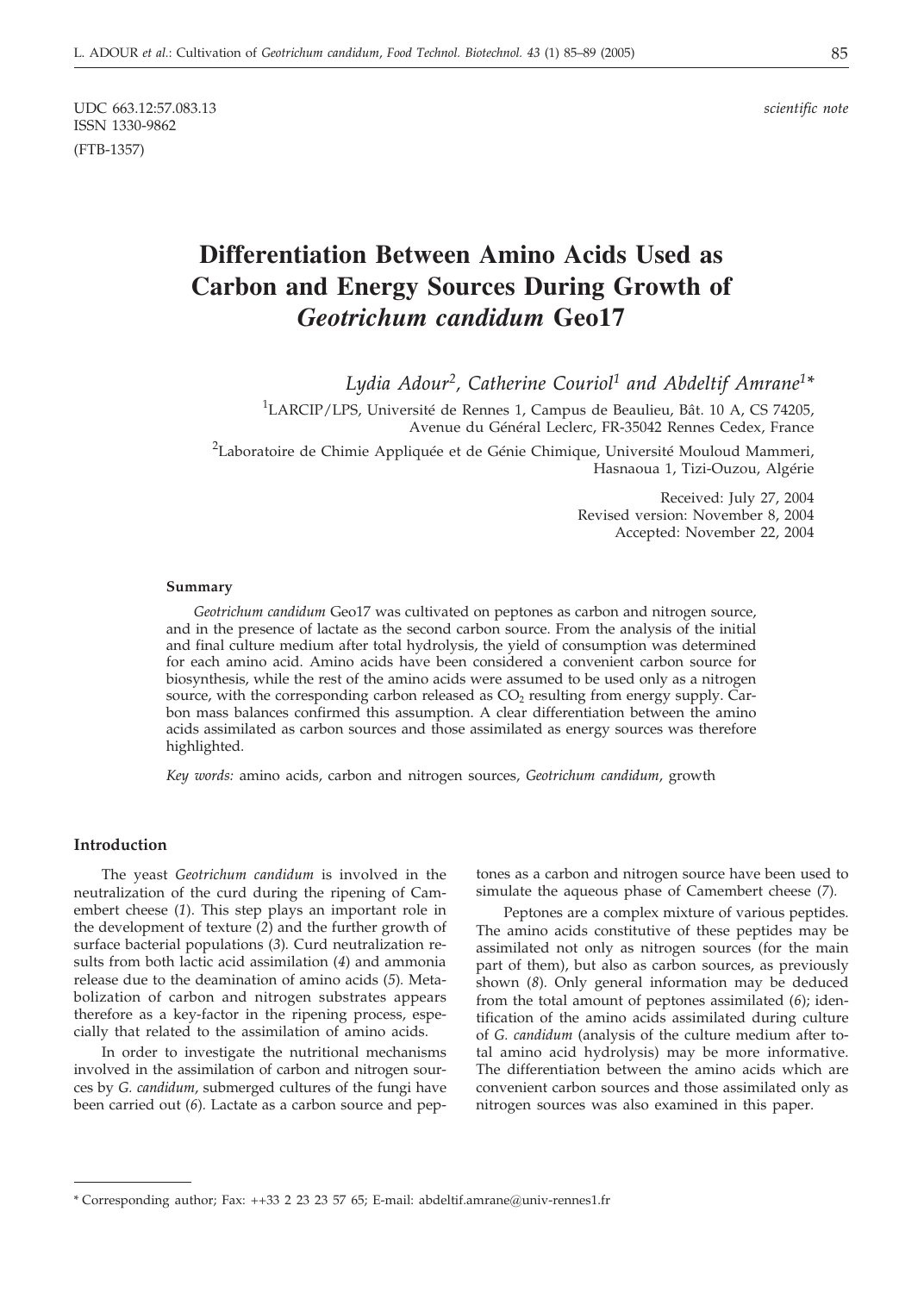# **Materials and Methods**

#### *Microorganism and inocula*

The strain *Geotrichum candidum* Geo17 (Rhodia Food, Dangé St Romain, France) was used. Inocula were prepared from freeze dried spores stored at 7 °C.

Inoculation of the culture medium was carried out by an aseptic addition of spore suspension, namely the material consisting of arthroconidia (corresponding to an initial density of  $2-3.10<sup>8</sup>/mL$ ). Arthroconidia were left to rehydrate for approximately 1 h in the sterilised medium at room temperature before inoculation.

### *Media*

For the culture in fermentor, the medium basis was 5 g/L of tryptic casein peptones and 5 g/L of pancreatic casein peptones (Biokar, Pantin, France). When needed, the medium was also supplemented with  $10 g/L$  of  $L(+)$ sodium lactate prepared by neutralisation of L(+)lactic acid (Acros, Geel, Belgium).

For the shake culture, the medium basis was  $10 g/L$ of the selected amino acid.

Regardless of the mode of culture (fermentor or shake culture), the following components were also added in the media used: inorganic phosphates  $(P_i)$ :  $KH_2PO_4$ 3.40 g/L and NaH<sub>2</sub>PO<sub>4</sub> 3.45 g/L (9); mineral solution containing the following ion concentrations (mg/L): ethylene diamine tetraacetate (EDTA) 585, Mg 25, Fe 20, Ca 18, Zn 4.5, Mo 2 and Cu 1.3 *(9).* The pH of the media was then adjusted to 4.6 with 6M HCl, which is the pH of the lactic curd at the beginning of ripening (*7*)*.*

#### *Culture conditions*

Shake cultures were carried out in 500-mL Erlenmeyer flasks containing 50 mL of the medium. The cultures were incubated at 20 °C on an orbital shaker (Unimax 2010, Heidolph, Kelheim, Germany) with an agitation speed of 200 rpm. Inoculation was made by an aseptic addition of 1 mL of spore suspension in the same medium (corresponding to a turbidity of 1.2 at 600 nm; spectrophotometer Helios Gamma Thermo Spectronic, Cambridge, England). Once or twice a day, samples of broth were harvested for pH measurements. At the end of the culture, total biomass was determined by dry weight measurement after filtration of the whole of the remaining broth on glass microfibre filters GF/C (Whatman, Maidstone, England).

Batch fermentations were carried out in a 700-mL laboratory-made glass-blown fermentor (*10*)*.* The fermentor was filled with 300 mL of culture medium (the fermentor with the equipment and the medium were sterilized at 121  $^{\circ}$ C for 20 min).

Culture temperature was maintained at 25  $^{\circ}$ C by circulation of thermostated water in a jacket. The batch fermentor was continuously aerated with a constant airflow of 2.00 L/h (6.66 litre of air/litre of medium/hour) and the broth was magnetically stirred at 850 rpm. The fermentor was equipped with a sterilizable combination pH glass electrode (Ingold, Paris, France). The system also contained an aseptic recirculation loop involving a laboratory-made turbidimeter allowing on-line measurement of turbidity at 650 nm (*10*)*.* Turbidity was calibrated from dry weight measurement of biomass at the end of culture. Carbon dioxide in the off-gas was also monitored on-line by an IR detector Rubis 3000 (Cosma, Igny, France).

## *Analyses*

Total amino acid compositions of initial and final culture media were determined after hydrolysis with 6 M HCl at 110 °C under high-vacuum during 24 h (except cysteine and methionine, which were oxidized with performic acid and tryptophane hydrolyzed with 5 M NaOH). After hydrolysis, samples were diluted in mono-sodium citrate buffer (0.2 M, pH=2.2) then amino acids were analyzed after the separation on an ion exchange column Amersham LKB  $\alpha$ -plus (Orsay, France), followed by reaction with ninhydrin (135  $°C$ , 2 min) and colorimetric detection at 570 nm (except proline, which was detected at 440 nm). All the data given in Table 1 were the mean values of two determinations.

# **Results and Discussion**

*Geotrichum candidum* Geo17 shake cultures on a single amino acid as the sole carbon and nitrogen source show that 6 amino acids (Ala, Arg, Asp, Glu, Pro, Ser) were assimilated as a carbon source, in addition to a nitrogen source (Table 2). As previously shown for *P. roqueforti* (*11*)*,* the final amount of mycelium produced by *G. candidum* Geo17 followed the same order as the percentage of carbon in the amino acid (Table 2). It should be noted that 4 amino acids (Gly, Leu, Lys, Val) led to a significant growth in the presence of lactate in the medium, signifying that they can only be assimilated as nitrogen sources but not as carbon sources (*8*)*.*

Medium alkalinization, always observed during *G. candidum* Geo17 growth on a single amino acid, even in the absence of lactate in the medium (Fig. 1), has to be related to the ammonium released, since amino acids contain excess nitrogen in relation to their carbon content for fungi, so that ammonium is released during their metabolization as C and N sources and it can raise the pH *(12).*

It can also be assumed that, at least at the end of growth, most of the amino acids were taken up in exchange for OH–, to maintain cellular electroneutrality. Indeed, the initial culture pH=4.6 was near the isoelectric pH of most of the amino acids (between 5 and 6). Therefore, at the beginning of growth, amino acids were mostly positively charged. However, due to the ammonium production, a culture pH close to the isoelectric pH was rapidly achieved. Then, and during a non negligible part of growth, amino acids were negatively charged since the culture pH was above their isoelectric pH, and their assimilation also contributed to the medium alkalinization. This was especially the case for the acidic amino acids (glutamic and aspartic acids), since they were negatively charged throughout the culture (pI near 3 for both amino acids); as illustrated for aspartic acid, since a high alkalinization rate was recorded from the beginning of growth, as well as a high final pH (Fig. 1),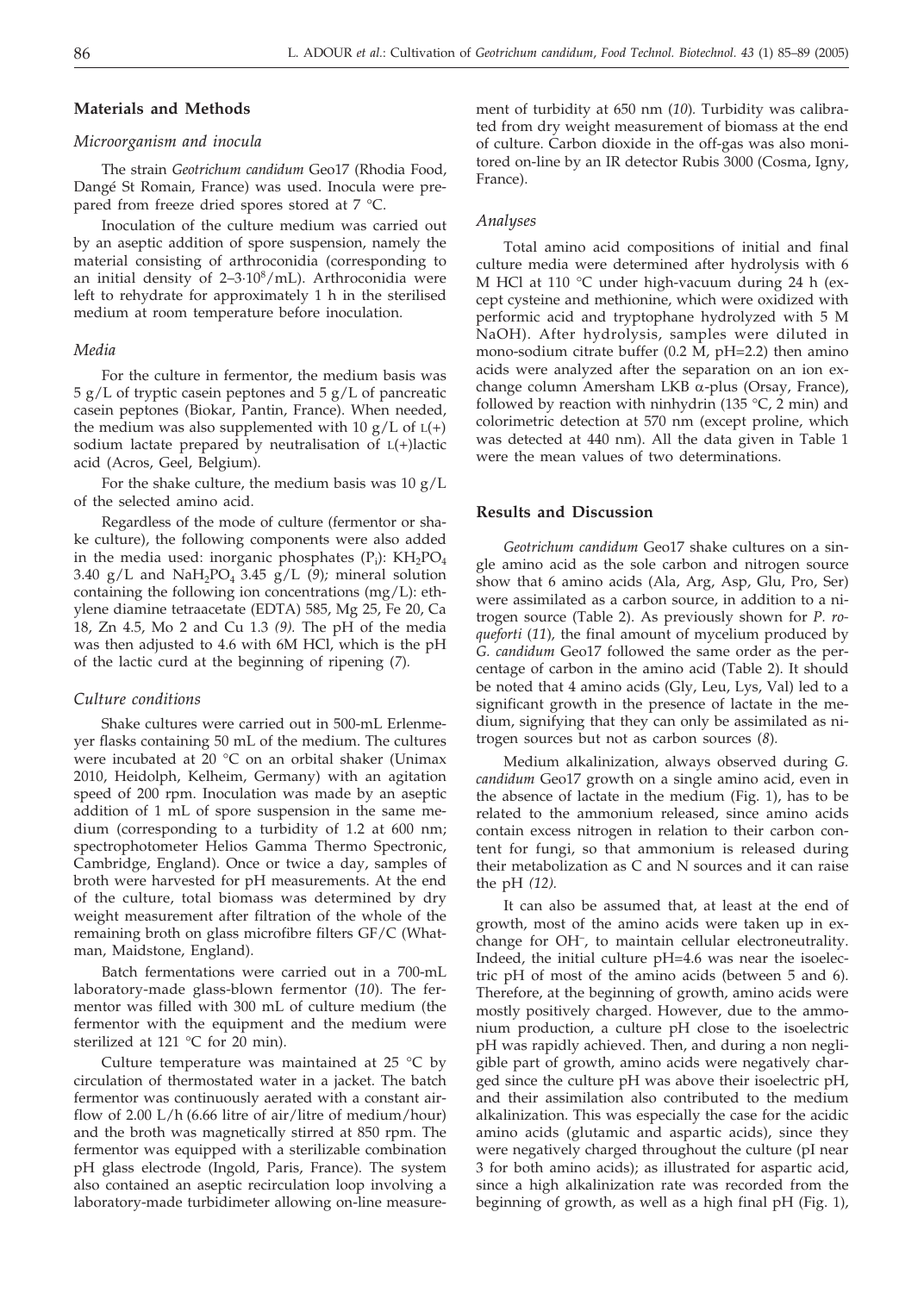|                                                              |                | $\gamma$ (medium initial) | Peptone-lactate               |                          |                                       | Peptones                |                               |                                       |
|--------------------------------------------------------------|----------------|---------------------------|-------------------------------|--------------------------|---------------------------------------|-------------------------|-------------------------------|---------------------------------------|
|                                                              | Amino<br>acids | g/L                       | $\gamma(\text{final})$<br>g/L | $y$ (consumption)<br>g/L | $\gamma$ (carbon) <sup>c</sup><br>g/L | $\gamma$ (final)<br>g/L | $\gamma$ (consumption)<br>g/L | $\gamma$ (carbon) <sup>c</sup><br>g/L |
|                                                              |                |                           |                               |                          |                                       |                         |                               |                                       |
|                                                              | Asp            | 0.603                     | 0.264                         | 0.339                    | 0.1223                                | 0.265                   | 0.338                         | 0.1220                                |
|                                                              | Thr            | 0.348                     | 0.099                         | 0.249                    | 0.1004                                | 0.097                   | 0.251                         | 0.1012                                |
|                                                              | Ser            | 0.415                     | 0.175                         | 0.240                    | 0.0823                                | 0.159                   | 0.256                         | 0.0878                                |
|                                                              | Glu            | 1.829                     | 0.602                         | 1.227                    | 0.5008                                | 0.568                   | 1.261                         | 0.5147                                |
|                                                              | Pro            | 0.779                     | 0.214                         | 0.565                    | 0.2948                                | 0.165                   | 0.614                         | 0.3203                                |
|                                                              | Gly            | 0.171                     | 0.056                         | 0.115                    | 0.0368                                | 0.053                   | 0.118                         | 0.0378                                |
|                                                              | Ala            | 0.259                     | 0.057                         | 0.202                    | 0.0817                                | 0.053                   | 0.206                         | 0.0833                                |
|                                                              | Cys            | 0.032                     | 0.034                         | $-0.002$                 | $-0.0006$                             | 0.041                   | $-0.009$                      | $-0.0027$                             |
|                                                              | Val            | 0.542                     | 0.115                         | 0.427                    | 0.2190                                | 0.115                   | 0.427                         | 0.2190                                |
|                                                              | Met            | 0.197                     | 0.029                         | 0.168                    | 0.0677                                | 0.029                   | 0.168                         | 0.0677                                |
|                                                              | $\rm He$       | 0.422                     | 0.103                         | 0.319                    | 0.1753                                | 0.099                   | 0.323                         | 0.1775                                |
|                                                              | Leu            | 0.760                     | 0.072                         | 0.688                    | 0.3781                                | 0.065                   | 0.695                         | 0.3820                                |
|                                                              | Tyr            | 0.177                     | 0.046                         | 0.131                    | 0.0782                                | 0.047                   | 0.130                         | 0.0776                                |
|                                                              | Phe            | 0.428                     | 0.049                         | 0.379                    | 0.2481                                | 0.043                   | 0.385                         | 0.2520                                |
|                                                              | Lys            | 0.647                     | 0.062                         | 0.585                    | 0.2885                                | 0.055                   | 0.592                         | 0.2919                                |
|                                                              | His            | 0.230                     | 0.067                         | 0.163                    | 0.0757                                | 0.064                   | 0.166                         | 0.0771                                |
|                                                              | Arg            | 0.324                     | 0.038                         | 0.286                    | 0.1183                                | 0.035                   | 0.289                         | 0.1196                                |
|                                                              | Total          | 8.160                     |                               | 6.080                    | 2.8700                                |                         | 6.210                         | 2.930                                 |
| y(carbon source<br>amino acid) <sup>a</sup><br>Consumption   | g/L            |                           |                               |                          | 1.20                                  |                         |                               | 1.25                                  |
|                                                              | $\%$           |                           |                               |                          | 41.80                                 |                         |                               | 42.70                                 |
| y(nitrogen source<br>amino acid) <sup>b</sup><br>Consumption | g/L            |                           |                               |                          | 1.67                                  |                         |                               | 1.68                                  |
|                                                              | $\%$           |                           |                               |                          | 58.20                                 |                         |                               | 57.30                                 |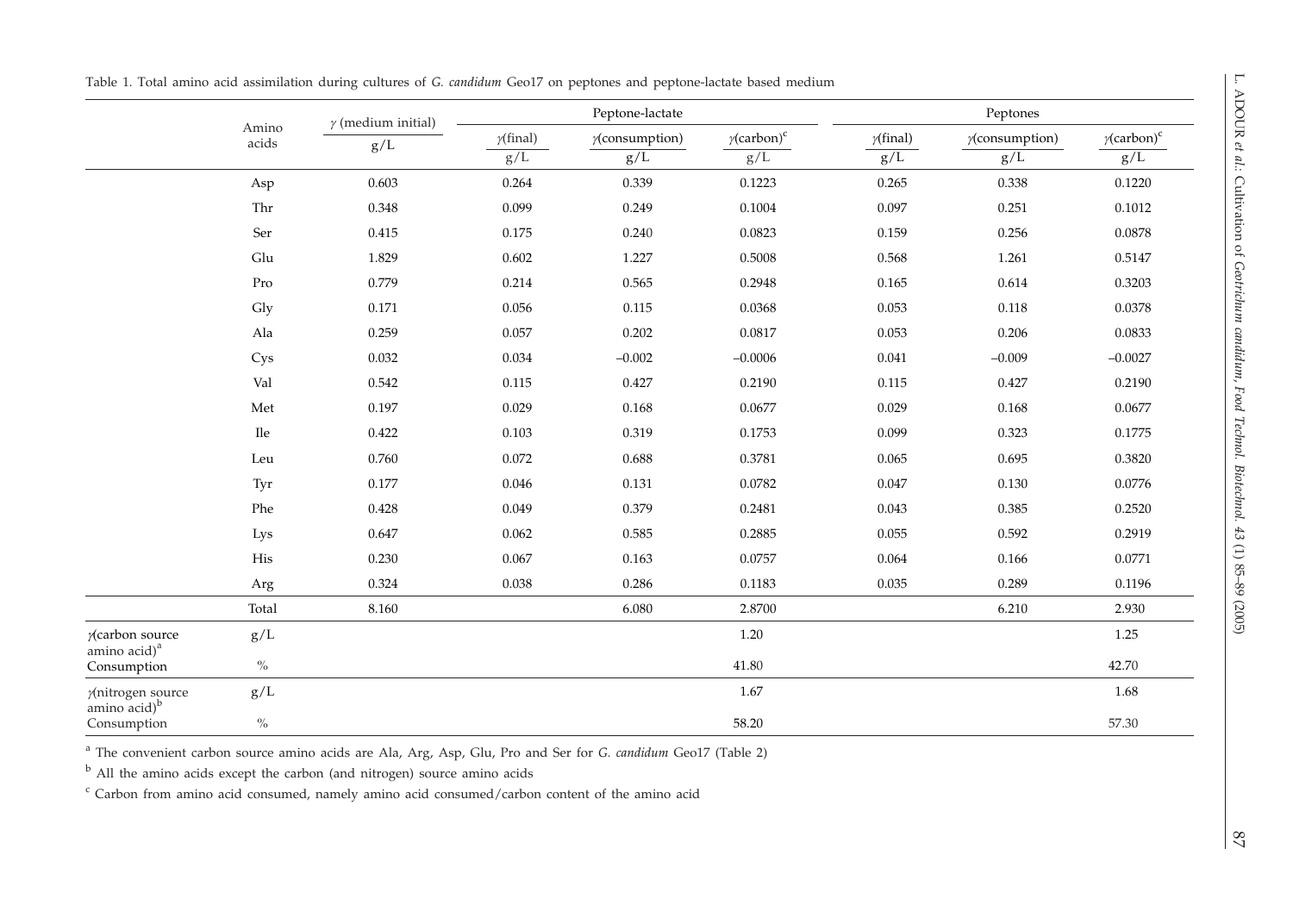while final biomass concentration was not especially high (1.5 g/L; Table 2).

Table 2. Comparison of the final biomass concentrations and the carbon content of the amino acids used by *G. candidum* Geo17 as carbon and nitrogen sources

|                       | G. candidum |                 |      |      |      |      |  |  |  |
|-----------------------|-------------|-----------------|------|------|------|------|--|--|--|
| Amino acid            |             | Pro Arg Ala Glu |      |      | Asp  | Ser  |  |  |  |
| $w(C_s)^a$ /%         |             | 52.1 41.4       | 40.4 | 40.8 | 36.1 | 34.3 |  |  |  |
| $\gamma(x_f)^b/(g/L)$ | 3.8         | 2.5             | 2.2  | 1.7  | 1.5  | 1.5  |  |  |  |
|                       |             |                 |      |      |      |      |  |  |  |

<sup>a</sup>carbon content of the amino acid

<sup>b</sup>final biomass concentration



**Fig. 1.** pH time-courses during shake culture of *Geotrichum candidum* Geo17 growing on a single amino acid supplemented with inorganic phosphates and a mineral solution. (\*) Arg,  $(\nabla)$  Asp, (O) Cys, ( $\triangledown$ ) Pro

On the contrary, alkaline amino acids, like arginine (pI=10.76), were positively charged throughout the growth. It can be therefore assumed that, to maintain cellular electroneutrality, amino acids were taken up in exchange for H+. This effect counterbalanced the alkalinization due to ammonium production, resulting in a low alkalinization rate and lower final pH (7.5; Fig. 1), while the final biomass concentration was high  $(2.5 \text{ g}/\text{L})$ ; Table 2).

During *G. candidum* Geo17 growth on peptones and lactate, the biomass concentration at the end of growth was considered (after approximately 60 h), *viz*. at the end of peptone consumption. Indeed, it had been previously shown that *G. candidum* Geo17 assimilated preferentially peptones over lactate as a carbon source, while lactate was mainly metabolized only as an energy source for cellular maintenance during stationary phase (*6*)*.* Similar behaviour was therefore recorded regardless of the addition of lactate into the medium until the end of *G. candidum* Geo17 growth. The biomass concentration at the end of growth was also considered during the growth of *G. candidum* Geo17 on peptones, since the growth was immediately followed by a clear autolysis phase. Indeed, a lower amount of carbon was available due to the absence of lactate in the medium (*6*)*.*

Biomass concentrations were 3.0 and 3.1 g/L at the end of growth on peptones and peptone–lactate, respectively. The carbon from biomass was therefore 1.15 and 1.19  $g/L$ , since the carbon content of the cellular material of *G. candidum* Geo17 was 38.40 % (*6*)*.*

For *G. candidum* Geo17 growing on peptones and peptone-lactate, the assimilation of each amino acid was determined from the difference between its initial and final concentration measured after total hydrolysis of the culture medium (Table 1). The amount of amino acids assimilated as carbon sources for *G. candidum* Geo17 was then determined by considering the convenient carbon source amino acids for this species (Ala, Arg, Asp, Glu, Pro, Ser), 1.25 and 1.20  $g/L$  of carbon on peptones and peptone–lactate, respectively (Table 1). These results were in good agreement with the amount of carbon found in biomass (relative error = 4 and 0.5 %) for *G. candidum* Geo17 growing on peptones and peptone–lactate, confirming the above assumption.

The rest of the assimilated peptones, namely 1.7 g /L of carbon during *G. candidum* Geo17 growth on both media used (Table 1), was assumed to be used only as a nitrogen source, with the corresponding carbon released as  $CO<sub>2</sub>$  resulting from the energy supply. From this, in agreement with previous results (*13*) and regardless of the presence of lactate in the medium, similar amount of peptones was used for biosynthesis (42.2±0.4 %) during the growth of *G. candidum* Geo17 and the remainder  $(57.8\pm0.4\%)$  for the energy supply and released as CO<sub>2</sub>.

#### *Acknowledgement*

The authors wish to thank Mr M. Piot for technical assistance for the analysis of amino acids.

#### **References**

- *1.* P.F. Fox, J.A. Lucey, T.M. Cogan, Glycolysis and related reactions during cheese manufacture and ripening, *Crit. Rev. Food Sci. Nutr. 29* (1990) 237–253.
- *2.* P. Molimard, I. Lesschaeve, I. Bouvier, L. Vassal, P. Schlich, S. Issanchou, H.E. Spinnler, Bitterness and nitrogen fractions of mold ripened cheese of Camembert type: Impact of the association of *Geotrichum candidum* and *Penicillium camembertii, Lait, 74* (1994) 361–374.
- *3.* P.F. Fox, J. Law, P.L.H. McSweeney, J. Wallace: Biochemistry of Cheese Ripening. In: *Cheese: Chemistry, Physics and Microbiology, Major Cheese Groups*, P.F. Fox (Ed.), Chapman & Hall, Glasgow (1993) pp. 389–438.
- *4.* J. Lenoir, The surface flora and its role in the ripening of cheese, *Int. Dairy Fed. Bull. 171* (1984) 3–20.
- *5.* C. Karahadian, R.C. Lindsay, Integrated roles of lactate, ammonia, and calcium in texture development of mold surface-ripened cheese, *J. Dairy Sci. 70* (1987) 909–918.
- *6.* L. Adour, C. Couriol, A. Amrane, Y. Prigent, Growth of *Geotrichum candidum* and *Penicillium camembertii* in liquid media in relation with the consumption of carbon and nitrogen sources and the release of ammonia and carbon dioxide, *Enzyme Microb. Technol. 31* (2002) 533–542.
- *7.* R. Boutrou, F. Gaucheron, M. Piot, F. Michel, J.L. Maubois, J. Léonil, Changes in the composition of juice expressed from Camembert cheese during ripening, *Lait, 79* (1999) 503–513.
- *8.* F. Plihon, S. Le Doujet, A. Amrane, Y. Prigent, Effect of amino acids on the growth of submerged cultures of *Geotrichum candidum* and *Penicillium camembertii*, *J. Food Mycol. 1* (1998) 203–210.